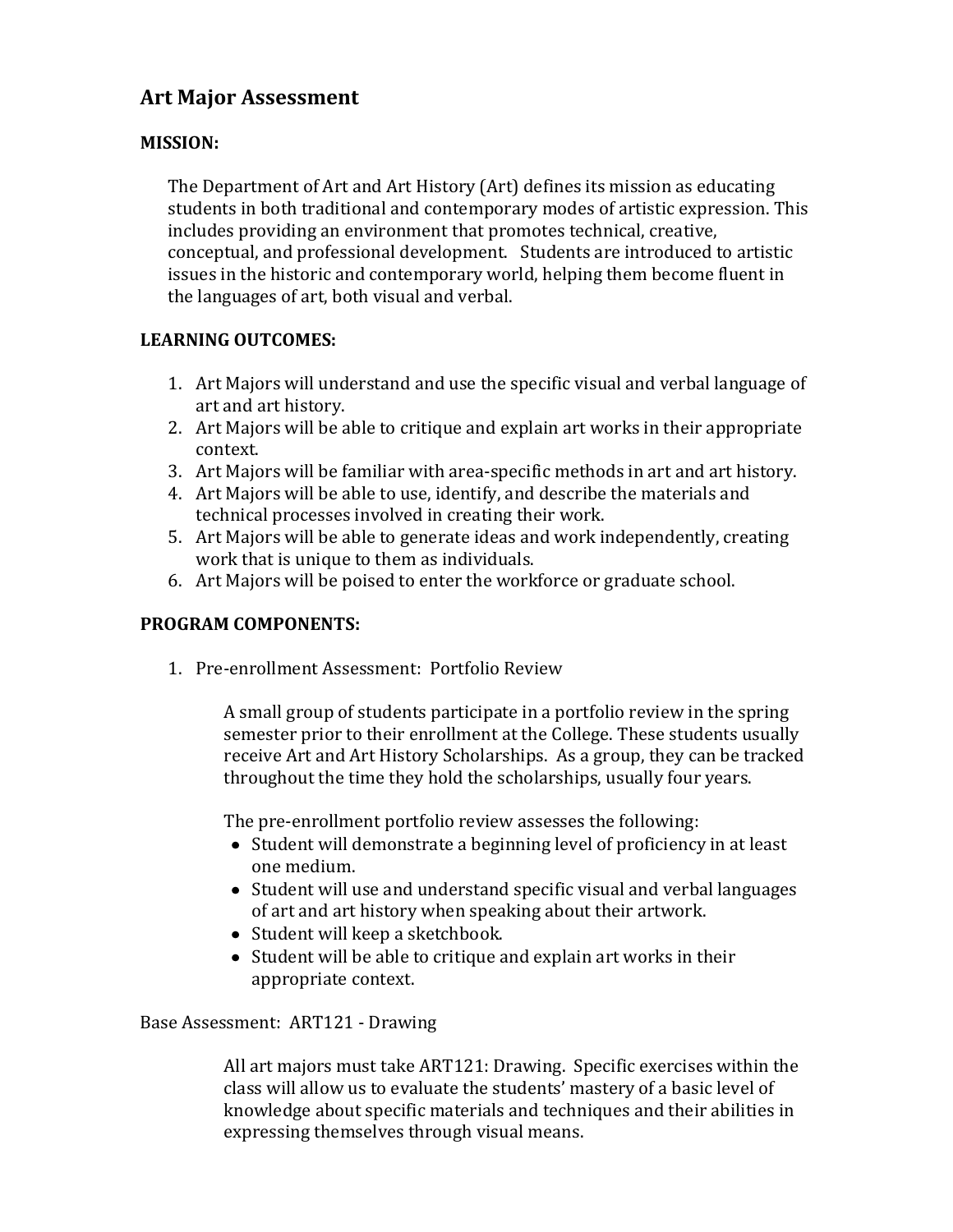During the first semester of drawing each student will undergo two portfolio reviews one at midterm and one at the end of the semester. The three major components of the course will serve as the criteria for evaluation: mastery of drawing media, understanding of drawing concepts, and familiarity with a variety of subjects (For example: still life, portraits).

Critiques in the class will allow assessment of each student's ability to discuss their own artwork and others.

In ART121 the following learning objectives will be measured:

- Student will understand and use the specific visual and verbal language of art appropriate for drawing. (For example: value, perspective, and contour line drawing)
- Student will be familiar with drawing materials and techniques.
- Student will be familiar with drawing methods.
- Student will become familiar with how to critique artwork.
- 2. Intermediate Level Assessment: Junior Portfolio Review

Art students in their third year will meet with the Art and Art History faculty to present samples of their artwork, talk about their accomplishments, and begin a conversation about their future endeavors.

At the Junior Review the following learning objectives will be measured:

- Student will understand and use the specific visual and verbal language of art and art history in a more refined manner that reflects an understanding of both process and concept.
- Student will be able to critique and explain art works in their appropriate context.
- Student will have an advanced understanding of area-specific methods in art and art history.
- Student will have an advanced understanding of area-specific materials and techniques, in at least one area of the studio arts.
- 3. Capstone: Senior Art Majors Exhibition

During the final semester of their senior year all art students participate in the Senior Art Majors Exhibition. A final assessment is done by the art and art history faculty. This looks at the quantity and quality of the work the student chooses to submit. Work is evaluated on the basis of appropriate choice of materials for the content of the work, skill levels in dealing with materials, and the expressive content of the work.

Each student is asked to prepare a written artist's statement and to discuss his or her work in a short gallery talk. In the written statement and gallery talk, students demonstrate how well they have succeeded in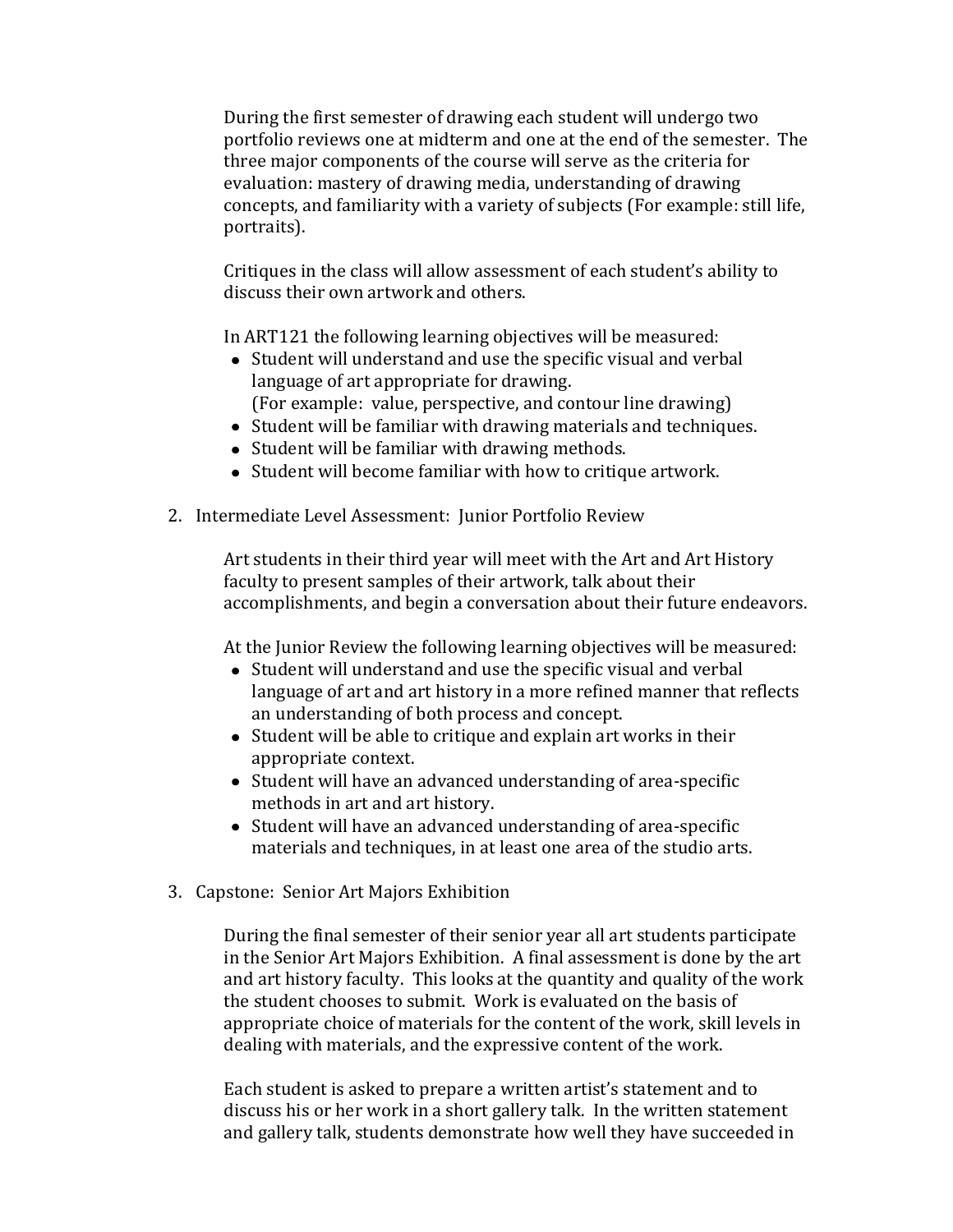learning how to talk and write about their art, how self-aware they have become, and their abilities to see themselves as part of the continuum of art history.

All art majors will have completed a resume, an articulate artist's statement, and a body of work poising them to secure a place in the workforce or graduate school.

- Art Majors will understand and use the specific visual and verbal language of art and art history.
- Art Majors will be able to critique and explain art works in their appropriate context.
- Art Majors will be familiar with area-specific methods in art and art history.
- Art Majors will be able to use, identify, and describe the materials and technical processes involved in creating their work.
- Art Majors will be able to generate ideas and work independently, creating work that is unique to them as individuals.
- Art Majors will be poised to enter the workforce or graduate school.

## **SELECT METHODS/DATA SOURCES AND INSTRUMENTS:**

1. Pre-enrollment Assessment

**Discussion** - High school students are asked to bring 10 to 20 works of art and a sketchbook for a portfolio review. Students are expected to present their work including discussing methods, materials, and artistic influences.

**Rubric** - The rubric reflects faculty assessment of the level at which they have communicated their methods, materials, and artistic influences.

2. Base Assessment: ART121 – Drawing

**Assessment test** – An assessment test is given on the first day and last day of the semester. The test measures students' incoming knowledge of basic drawing concepts and measures them again at the end of the semester. The test includes the basic material covered in Drawing 1. **Assessment Drawing** – A still life drawing is worked on the first day and last day of the semester. The first drawing done on the first day of class is done without instruction. After the students finish their drawing on the last day of class, the drawings from the first day are pulled out and a visual comparison can be made of each individual students progress.

3. Intermediate Level Assessment: Junior Portfolio Review

**Discussion** - Junior art majors are asked to bring 10 to 20 works of art and a sketchbook for a portfolio review. Students are expected to present their work including discussing methods, materials, and artistic